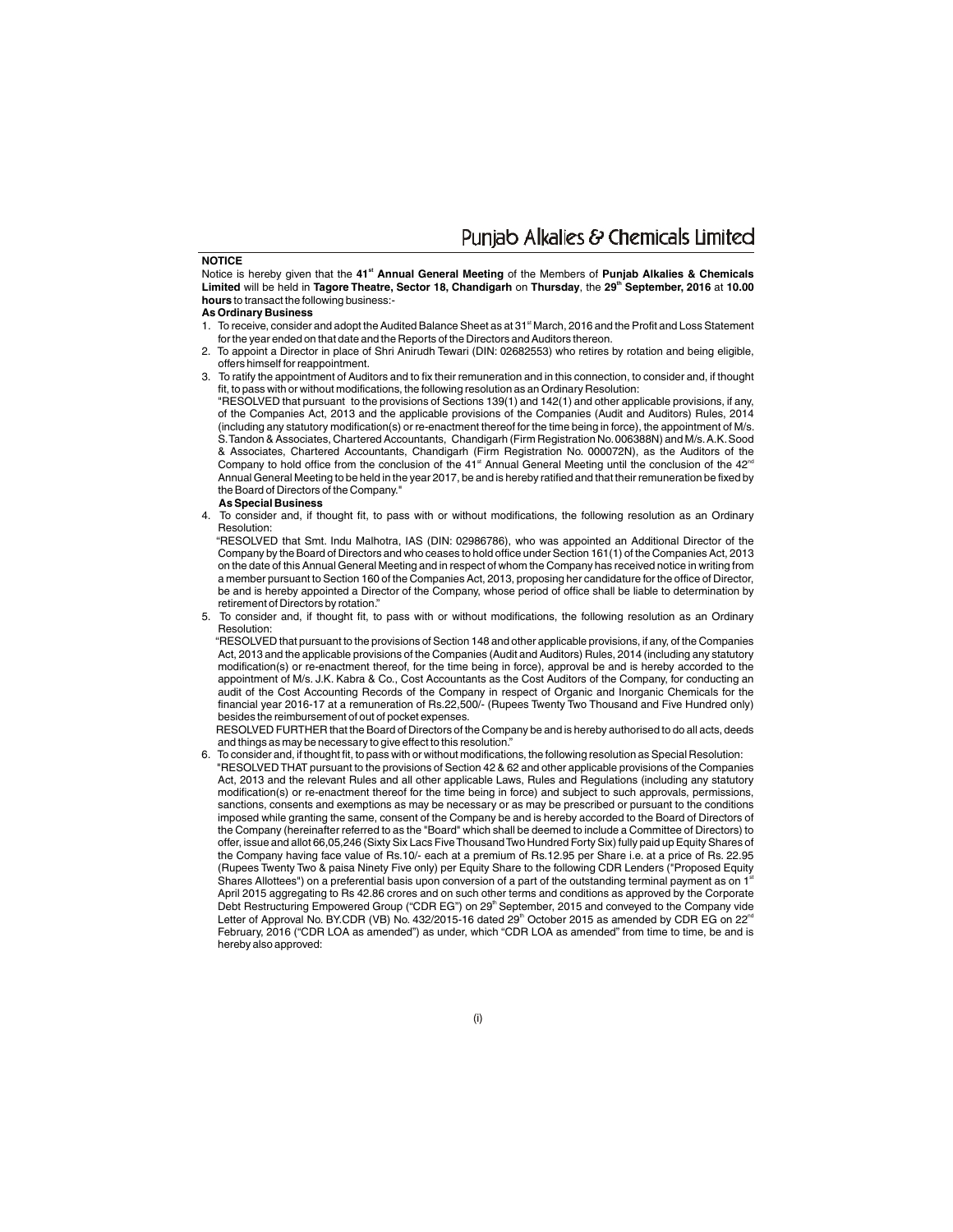## paci

| S.No. | Name<br>Equity<br>of<br><b>Shares Allottess</b><br>(CDR Lenders) | No.<br>of<br>Shares to<br>be allotted | Issue<br>Price per<br>share (in<br>Rs.) | Amount<br>of<br>Debt being<br>converted<br>(Rs.<br>in.<br>crores) | Total<br>Amount<br>of<br>Debt (Rs. in<br>crores) |
|-------|------------------------------------------------------------------|---------------------------------------|-----------------------------------------|-------------------------------------------------------------------|--------------------------------------------------|
| 1.    | <b>IDBI Limited</b>                                              | 47,10,034                             | 22.95                                   | 10.81                                                             | 30.56                                            |
| 2.    | <b>IFCI Limited</b>                                              | 8,19,718                              | 22.95                                   | 1.88                                                              | 5.32                                             |
| 3.    | Life<br>Insurance<br>Corporation of India                        | 4.93.323                              | 22.95                                   | 1.13                                                              | 3.20                                             |
| 4.    | Punjab National Bank                                             | 2,95,144                              | 22.95                                   | 0.68                                                              | 1.92                                             |
| 5.    | Puniab & Sind Bank                                               | 2,87,027                              | 22.95                                   | 0.66                                                              | 1.86                                             |
|       | Total                                                            | 66,05,246                             |                                         | 15.16                                                             | 42.86                                            |

RESOLVED FURTHER THAT the new Equity Shares now being offered shall rank pari passu with the existing Equity Shares of the Company in all respects, save and except that these new Equity Shares will qualify for dividend, if any, only from the date of allotment on pro-rata basis.

RESOLVED FURTHER THAT the Relevant Date for the purpose of conversion of debt into Equity Shares of the Company shall be 29<sup>th</sup> September 2015 being the date on which such conversion is approved by the CDR-EG.

 RESOLVED FURTHER THAT the Equity Shares to be so issued and allotted as above, shall be subject to the lock-in for a period of 1 (One) year from the date of trading approval as per the provisions of ICDR Regulations, as amended from time to time

RESOLVED FURTHER THAT the Equity Shares to be so issued and allotted as above shall be listed and traded on all the stock exchanges on which the existing Shares of the Company are listed.

RESOLVED FURTHER that the Board of Directors of the Company (including a Committee there of) be and is hereby authorised to do all acts, deeds and things as it may in its absolute discretion, deem necessary and desirable for such purpose, including without any limitation, issuing clarifications on the issue and allotment of the Equity<br>Shares, resolving any difficulties, effecting any modification to the foregoing (including any modificatio terms of the issue), preparing, signing and filing applications with the appropriate authorities/ Stock Exchanges/ SEBI etc. for obtaining requisite approvals, permissions, exemptions, etc. and liasioning with the appropriate authorities to obtain the same, and entering into contracts, arrangements, agreements to give effect to this resolution."

7. To consider and, if thought fit, to pass with or without modifications, the following resolution as Special Resolution: "RESOLVED THAT pursuant to the provisions of Sections 42, 62, 71 and other applicable provisions of the Companies Act, 2013 and the relevant Rules and all other applicable Laws, Rules and Regulations (including any statutory modification(s) or re-enactment thereof for the time being in force) and subject to such approvals, permissions, sanctions, consents and exemptions as may be necessary or as may be prescribed or imposed while granting the same, the consent of the Company be and is hereby accorded to the Board of Directors of the Company (hereinafter referred to as the "Board" which shall be deemed to include a Committee of Directors) to create, offer, issue and allot 27,70,000 (Twenty Seven Lacs Seventy Thousand) Secured Fully Convertible Debentures<br>(hereinafter referred to as "FCDs") of Rs.100/- (Rupees Hundred Only) at par each carrying a coupon rate<br>equivalent to bas basis to the following CDR Lenders (Proposed Allottees) by way of a Preferential Allotment, against the part state is the conversion of outstanding terminal payment (as on 1<sup>\*</sup> April 2015) of Rs 42.86 crores and on such other terms and on such other terms and conditions as approved by the Corporate Debt Restructuring Empowered Group ("CDR EG") on 29<sup>th</sup> September,<br>2015 and conveyed to the Company vide Letter of Approval No. BY.CDR (VB) No. 432/2015-16 dated 29<sup>th</sup> October<br>2015

| S.No. | Name<br>of<br>Proposed  | No. of Fully | <b>Issue Price</b> | Amount of      | Total   |
|-------|-------------------------|--------------|--------------------|----------------|---------|
|       | Allottees (CDR Lenders) | Convertible  | per                | Debt being     | Amount  |
|       |                         | Debentures   | Debenture          | converted      | of Debt |
|       |                         |              | (in Rs.)           | (Rs.in crores) | (Rs.in  |
|       |                         |              |                    |                | crores) |
| 1.    | <b>IDBI Limited</b>     | 19,75,000    | 100                | 19.75          | 30.56   |
| 2.    | <b>IFCI Limited</b>     | 3,44,000     | 100                | 3.44           | 5.32    |
| 3.    | Life Insurance          | 2,07,000     | 100                | 2.07           | 3.20    |
|       | Corporation of India    |              |                    |                |         |
| 4.    | Punjab National Bank    | 1,24,000     | 100                | 1.24           | 1.92    |
| 5.    | Punjab & Sind Bank      | 1,20,000     | 100                | 1.20           | 1.86    |
|       | Total                   | 27,70,000    |                    | 27.70          | 42.86   |
|       |                         |              |                    |                |         |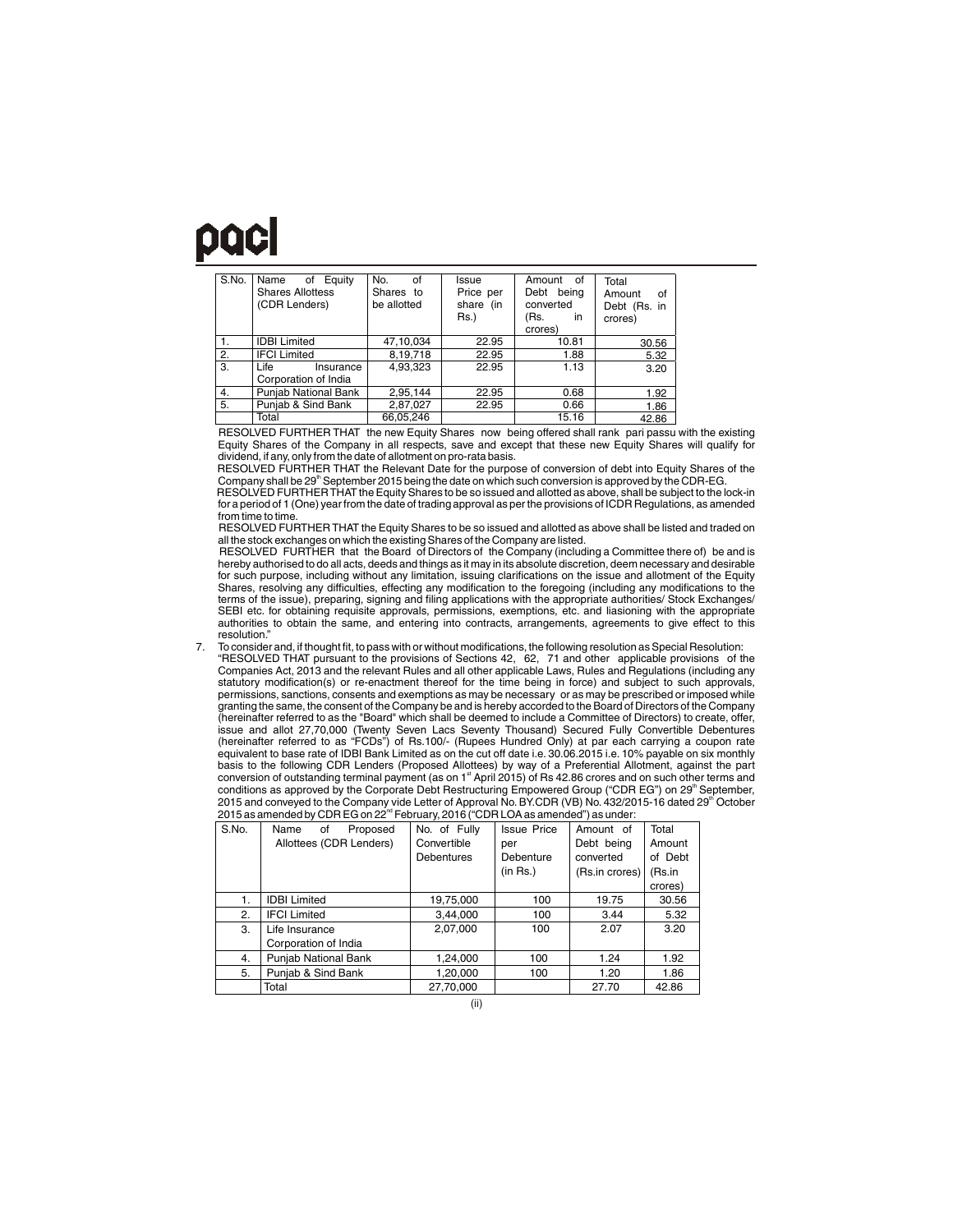### Puniab Alkalies & Chemicals Limited

 RESOLVED FURTHER THAT the said FCDs shall be secured by way of creating Fresh charge on existing and future Plant & Machinery of Unit II (200 TPD Membrane Cell Caustic Soda Plant) or such other security(ies) as may be acceptable to the CDR Lenders and each such Debentures shall be converted into equity shares of the Company on 1<sup>st</sup> July, 2020, at price determined in accordance with SEBI ICDR Regulations, 2009 and PACL shall have the first right of refusal for redemption before conversion of these FCDs into Equity Shares.

RESOLVED FURTHER THAT in accordance with the provisions of SEBI ICDR Regulations the "Relevant Date" for the purpose of determining the pricing of the equity shares to be issued upon conversion of FCDs shall be 1<sup>st</sup> June, 2020 being the date 30 (Thirty) days prior to the date on whichDebenture holders shall be entitled to apply for equity shares.

RESOLVED FURTHER THAT the equity shares to be issued and allotted upon conversion of FCDs shall be in dematerialised form and subject to the Memorandum and Articles of Association and shall rank pari passu with the existing Equity Shares of the Company in all respects, save and except that these new Equity Shares will qualify for dividend, if any, only from the date of allotment on pro-data basis.

RESOLVED FURTHER THAT the Equity Shares to be issued upon conversion of FCDs, shall be subject to the lockin for a period of 1 (One) year from the date of trading approval as per the provisions of ICDR Regulations, as amended from time to time.

RESOLVED FURTHER that the Board of Directors of the Company (including a Committee thereof) be and is hereby authorised to do all acts, deeds and things as it may in its absolute discretion, deem necessary and desirable for such purpose, including without any limitation, issuing clarifications on the issue and allotment of the Fully Convertible Debentures, resolving any difficulties, effecting any modification to the foregoing (including any modifications to the terms of the issue), preparing, signing and filing applications with the appropriate authorities/ Stock Exchanges/ SEBI etc. for obtaining requisite approvals, permissions, exemptions, etc. and liasioning with the appropriate authorities to obtain the same, entering into contracts, arrangements, agreements to give effect to this resolution."

8. To consider and, if thought fit, to pass with or without modifications, the following resolution as Special Resolution:

"RESOLVED THAT pursuant to the provisions of Sections 42, 71 and other applicable provisions of the Companies Act, 2013 and the relevant Rules and all other applicable Laws, Rules and Regulations (including any statutory modification(s) or re-enactment thereof for the time being in force) and subject to such approvals, permissions, sanctions, consents and exemptions as may be necessary or as may be prescribed or imposed while granting the same, consent of the Company be and is hereby accorded to the Board of Directors of the Company (hereinafter referred to as the "Board" which shall be deemed to include a Committee of Directors) of the Company to create, offer, issue and allot 4,06,000 Secured Redeemable Non-Convertible Cumulative or Non Cumulative at the option of the CDR Lenders, Debentures of Rs.100/- each at par to the extent of Mark to Market Loss in respect of fresh Equity issued by PACL i.e. subject to an aggregate amount not exceeding Rs.4.06 crores to the following CDR Lenders ("Proposed Allottees") on a preferential basis upon conversion of a part of the outstanding terminal payment as on 1<sup><sup>st</sup> April 2015 of Rs 42.86 crores and on such other terms and conditions as approved by the</sup> Corporate Debt Restructuring Empowered Group ("CDR EG") on 29<sup>th</sup> September, 2015 and conveyed to the Company vide Letter of Approval No. BY.CDR (VB) No. 432/2015-16 dated 29<sup>th</sup> October 2015 as amended by CDR EG on 22<sup>nd</sup> February, 2016 ("CDR LOA as amended") as under:

| S.No. | Name of Proposed Allottees    | No. of Non  | <b>Issue</b> | Total      |
|-------|-------------------------------|-------------|--------------|------------|
|       | (CDR Lenders)                 | Convertible | Price<br>per | Amount     |
|       |                               | Debentures  | Debenture    | in<br>(Rs. |
|       |                               |             | (in Rs.)     | crores)    |
| 1.    | <b>IDBI Limited</b>           | 2,90,000    | 100          | 2.90       |
| 2.    | <b>IFCI Limited</b>           | 50,000      | 100          | 0.50       |
| З.    | Life Insurance Corporation of | 30,000      | 100          | 0.30       |
|       | India                         |             |              |            |
| 4.    | Punjab National Bank          | 18,000      | 100          | 0.18       |
| 5.    | Punjab & Sind Bank            | 18,000      | 100          | 0.18       |
|       | Total                         | 4,06,000    |              | 4.06       |

RESOLVED FURTHER THAT the said NCDs shall be secured by way of creating Fresh charge on existing and future Plant & Machinery of Unit II (200 TPD Membrane Cell Caustic Soda Plant) or such other security(ies) as may be acceptable to the CDR Lenders.

(iii) RESOLVED FURTHER that the Board of Directors of the Company (including a Committee thereof) be and is hereby authorised to do all acts, deeds and things as it may in its absolute discretion, deem necessary and desirable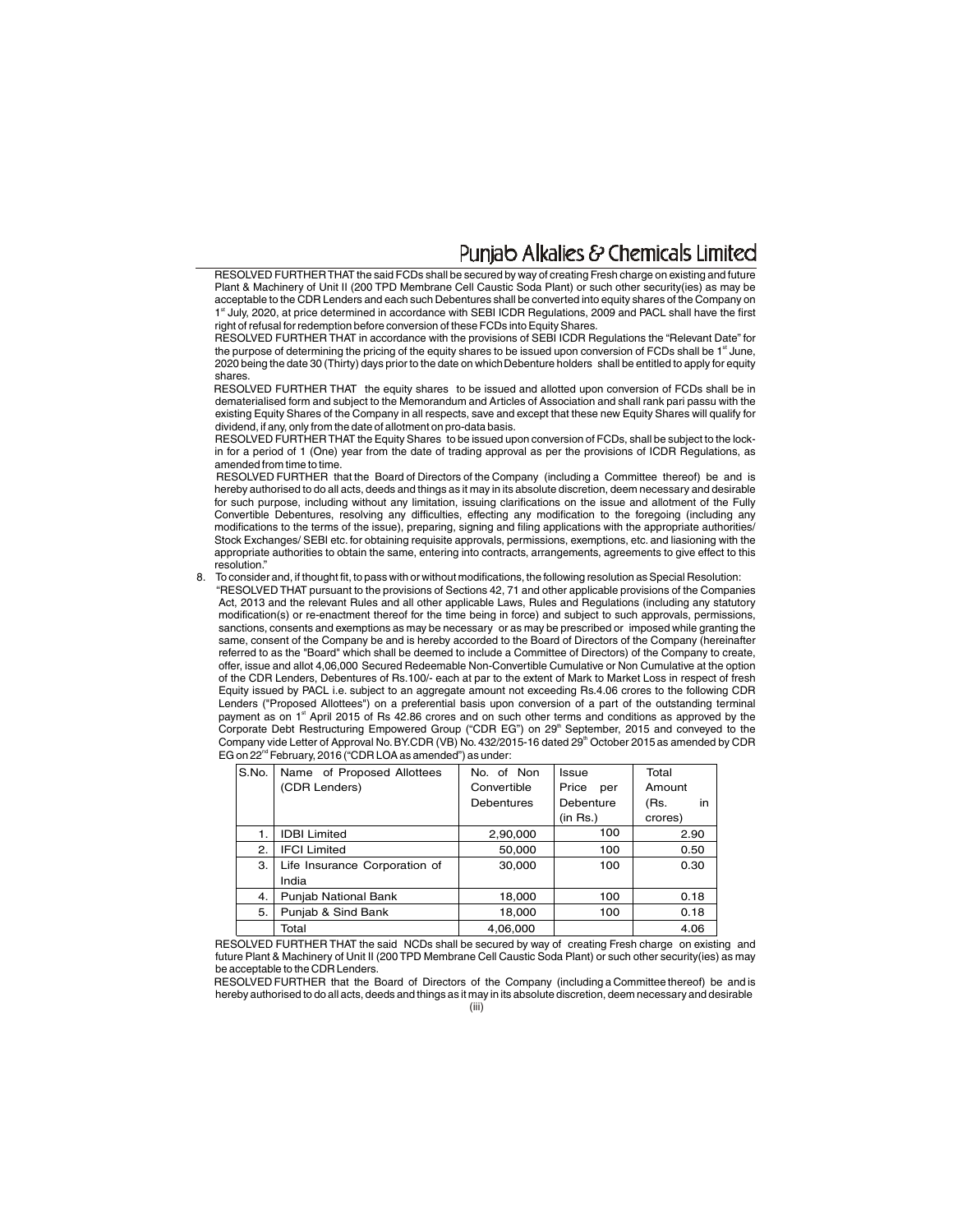## paci

for such purpose, including without any limitation, issuing clarifications on the issue and allotment of the Non Convertible Debentures, resolving any difficulties, effecting any modification to the foregoing (including any modifications to the terms of the issue), preparing, signing and filing applications with the appropriate authorities/ Stock Exchanges/ SEBI etc. for obtaining requisite approvals, permissions, exemptions, etc. and liasioning with the appropriate authorities to obtain the same, and entering into contracts, arrangements, agreements to give effect to this resolution."

9. To consider and, if thought fit, to pass with or without modifications, the following resolution as Special Resolution: "RESOLVED that the consent of the Company be and is hereby accorded in terms of section 180(1) (a) and/or other applicable provisions, if any, of the Companies Act, 2013 and relevant rules (including any statutory provision(s) and re-enactment thereof for the time being in force) to mortgaging and/or charging by the Board of Directors of the Company of all the immovable and moveable properties of the Company wheresoever situate, present or future, and the whole of the undertaking of the Company in favour of the Debenture holders or Debenture Trustees (to be appointed by the Board of Directors) or their Agents on such terms and conditions and as such time or times and in such form and manner as the Board of Directors may deem fit and as may be agreed between the Board of Directors and the Debenture holders and Debenture Trustees or their Agents to secure:

(a) Fully Convertible Debentures of Rs.100/- each aggregating to Rs.27.70 crores;and

(b) Non-Convertible Debentures of Rs.100/- each aggregating to Rs.4.06 crores

proposed to be issued by the Company together with interest thereon, premia on repayment or on redemption, costs, charges, expenses and all other monies payable by Company to the Debenture Holders and/or Debenture Trustees or their Agents in terms of the Debenture Trust Deed/Trust Agreement/ Memorandum of Terms and Conditions to be entered into by the Company in respect of the said Debentures.

RESOLVED FURTHER that the Board of Directors of the Company be and is hereby authorised to finalise with the Debenture Holders and/or Debenture Trustees or their Agents, the Debenture Trust Deed(s)/Trust Agreement(s) and other documents and execute all such other deeds, documents and to do all such acts, deeds and things as may be necessary for giving effect to the above resolution"

CIN:L24119CH1975PLC003607 Dated: August 31, 2016 **NOTES:** Registered Office:<br>S.C.O.125-127. S.C.O.125-127, (PRADEEP NAUHARIA) (CONSECTED ACCO.125-127, (PRADEEP NAUHARIA) (Company Secretary & Sector 17-B, Company Secretary & Company Secretary & Company Secretary & Company Secretary & Chandigarh-160 017

By Order of the Board of Directors

Sr. Gen. Manager (Co. Affairs)

1. A MEMBER ENTITLED TO ATTEND AND VOTE AT THE MEETING IS ENTITLED TO APPOINT A PROXY TO ATTEND AND VOTE INSTEAD OF HIMSELF AND A PROXY NEED NOT BE A MEMBER OF THE COMPANY.THE INSTRUMENT APPOINTING PROXY (BLANK FORM ENCLOSED) DULY STAMPED, COMPLETED AND SIGNED SHOULD, HOWEVER BE DEPOSITED AT THE REGISTERED OFFICE OF THE COMPANY NOT LESS THAN 48 HOURS BEFORE THE COMMENCEMENT OF THE MEETING.

A person can act as a proxy on behalf of Members not exceeding fifty and holding in the aggregate not more than ten percent of the total share capital of the Company carrying voting rights.A Member holding more than ten percent of the total share capital of the Company carrying voting rights may appoint a single person as proxy and such person shall not act as a proxy for any other Member.

- 2. The Explanatory Statement pursuant to Section 102 of the Companies Act, 2013 in respect of business at item Nos. 4 to 9 is annexed.The relevant details of the Directors proposed to be appointed/ re-appointed at the Annual General Meeting, as per SEBI (Listing Obligations & Disclosure Requirements) Regulations, 2015, are also annexed.
- 3. The Register of Members and the Share Transfer Books of the Company will remain closed from 23<sup>rd</sup> September,  $2016$  to  $29<sup>th</sup>$  September, 2016 (both days inclusive).
- Members who have not yet paid the Allotment Money on their new equity shares are requested to remit the same together with interest thereon.
- 5. The unclaimed Dividends for the years 1989-90, 1990-91, 1991-92, 1992-93, 1993-94 and 1994-95 have been transferred to the General Revenue Account of the Central Government in terms of Section 205A of the Companies Act, 1956. Members who have not claimed their Dividends for the said years are requested to claim the same from the Registrar of Companies, Punjab, H.P. & Chandigarh, Corporate Bhawan, Plot No. 4-B, Sector 27-B, Madhya Marg, Chandigarh160 019.The unclaimed Dividends for the years 1995-96 and 1996-97 have been transferred to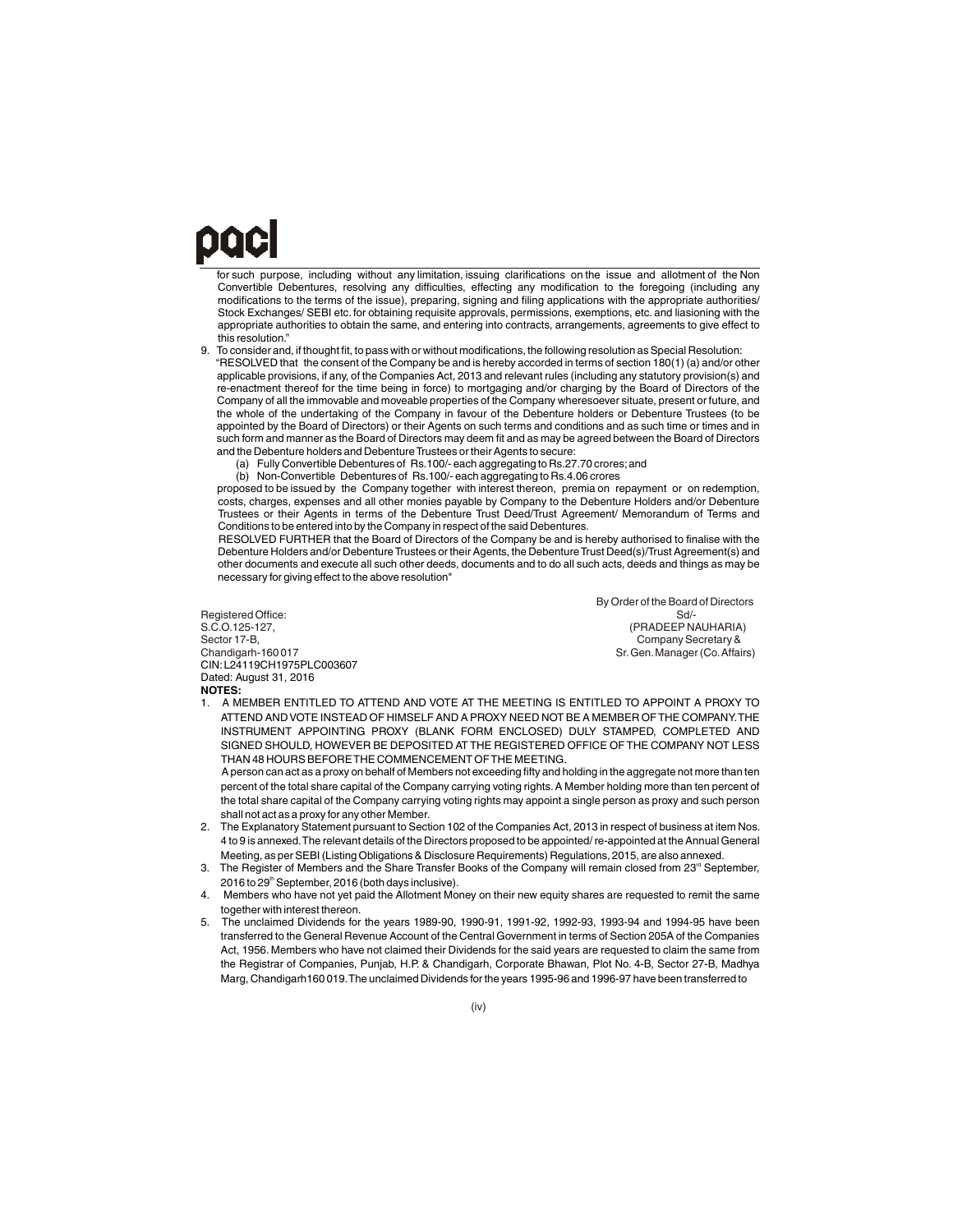### Puniab Alkalies & Chemicals Limited

the Investor Education and Protection Fund established by the Central Government in terms of Section 205A read with Section 205C of the Companies Act, 1956.

- 6. Members are requested to notify immediately changes, if any, in their registered address to the Company or its Registrars & Share Transfer Agents, M/s. Beetal Financial & Computer Services Private Limited, specifying full address in Block Capitals with PIN Code of the Post Office.<br>7. (a) Members who have not registered their e-mail a
- Members who have not registered their e-mail address and changes, if any, in the same, with the Company for the purpose of receiving notices, documents, Annual Reports and other shareholders' communications, etc., electronically, by e-mail, are requested to register their latest e-mail address, with (i) the Company or its Registrars & Share Transfer Agents in case of shares held in Physical Mode and (ii) the Company or its Registrars & Share Transfer Agents and/or their Depository through their Depository Participant in case of shares held in Dematerialised Mode; and send the 'Form for Registering E-mail Address' available on the Company's Website www.punjabalkalies.com, duly completed and signed, to the Company or its Registrars & Share Transfer Agents.
	- (b) The said documents (including the "CDR LOA as amended" from time to time for conversion of Debt into Equity referred to in the Resolutions Nos. 6 to 8 & Explanatory Statement in respect thereof), shall also be available on the Company's Website www.punjabalkalies.com and physical copies of the same will also be available for inspection at the Registered Office of the Company during business hours on any working day.
- 8. Members are requested to submit their Income Tax Permanent Account Number (PAN) details alongwith a self certified copy of their PAN Card to (a) the Company or its Registrars & Share Transfer Agents in case of shares held in Physical Mode and (b) their Depository through their Depository Participant in case of shares held in Dematerialised Mode;in view of the Securities and Exchange Board of India's mandate.
- 9. Members are requested to bring with them the attendance slip sent with the Annual Report duly completed and signed and hand it over at the entrance.
- 10. Members who hold shares in dematerialised form are requested to bring their Client ID and DP ID numbers for easy identification of attendance at the meeting.
- 11. Members are requested to bring their copy of the Annual Report alongwith them to the Annual General Meeting.
- 12. The Company is by way of three separate Special Resolutions at Nos.6 to 8, seeking the consent of the members to the Board of Directors to issue Equity Shares, Fully Convertible Debentures and Non Convertible Debentures on preferential basis to CDR Lenders viz. IDBI Bank Limited, IFCI Limited, Life Insurance Corporation of India, Punjab National Bank and Punjab & Sind Bank upon conversion of the last tranche of the O.T.S. Amount into the same pursuant to CDR LOA as amended from time to time.

 The Remote E-Voting facilities are being provided to the members in respect of business to be transacted in the said meeting including the said three Special Resolutions.The said three resolutions should be construed to be Special Resolutions through Postal Ballot in view of Section 2 (65) of the Companies Act, 2013 which defines Postal Ballot to mean voting by post or through any electronic mode.

- 13. The Ballot and Remote E-Voting facilities are being provided to the Members in respect of the business to be transacted in the ensuing Annual General Meeting of the Company. The detailed process and instructions for Remote E-Voting are enclosed and the same form an integral part of this Notice.
- 14. Shareholders can also cast their vote using CDSL's mobile app m-Voting available for mobiles.The m-Voting app can be downloaded from Google Play Store. Apple and Windows phone users can download the app from the App Store and the Windows Phone Store respectively. Please follow the instructions as prompted by the mobile app while voting on your mobile.

#### 15.**No Gift or Gift Coupon will be distributed at the Annual General Meeting.**

#### **EXPLANATORY STATEMENT**

(Pursuant to Section 102 of the Companies Act, 2013)

#### **ITEM NO.4**

The Punjab State Industrial Development Corporation Limited (PSIDC) has under the provisions of Articles 129 (a)of the Articles of Association of the Company nominated Smt.Indu Malhotra, IAS, Managing Director, PSIDC as Director of the Board of Directors of the Company vide its letter dated 16<sup>th</sup> February, 2016. Accordingly, Smt. Indu Malhotra,IAS was appointed Additional Director of the Company with effect from 26<sup>th</sup> May, 2016 by the Board of Directors. Under the provisions of Section 161(1) of the Companies Act, 2013 she holds office as Director till the date of the ensuing Annual General Meeting.She is however eligible for reappointment.

The Company has received notice in writing from a Member pursuant to Section 160 of the Companies Act, 2013, signifying his intention to propose at the ensuing Annual General Meeting, the appointment of Smt. Indu Malhotra, IAS as Director.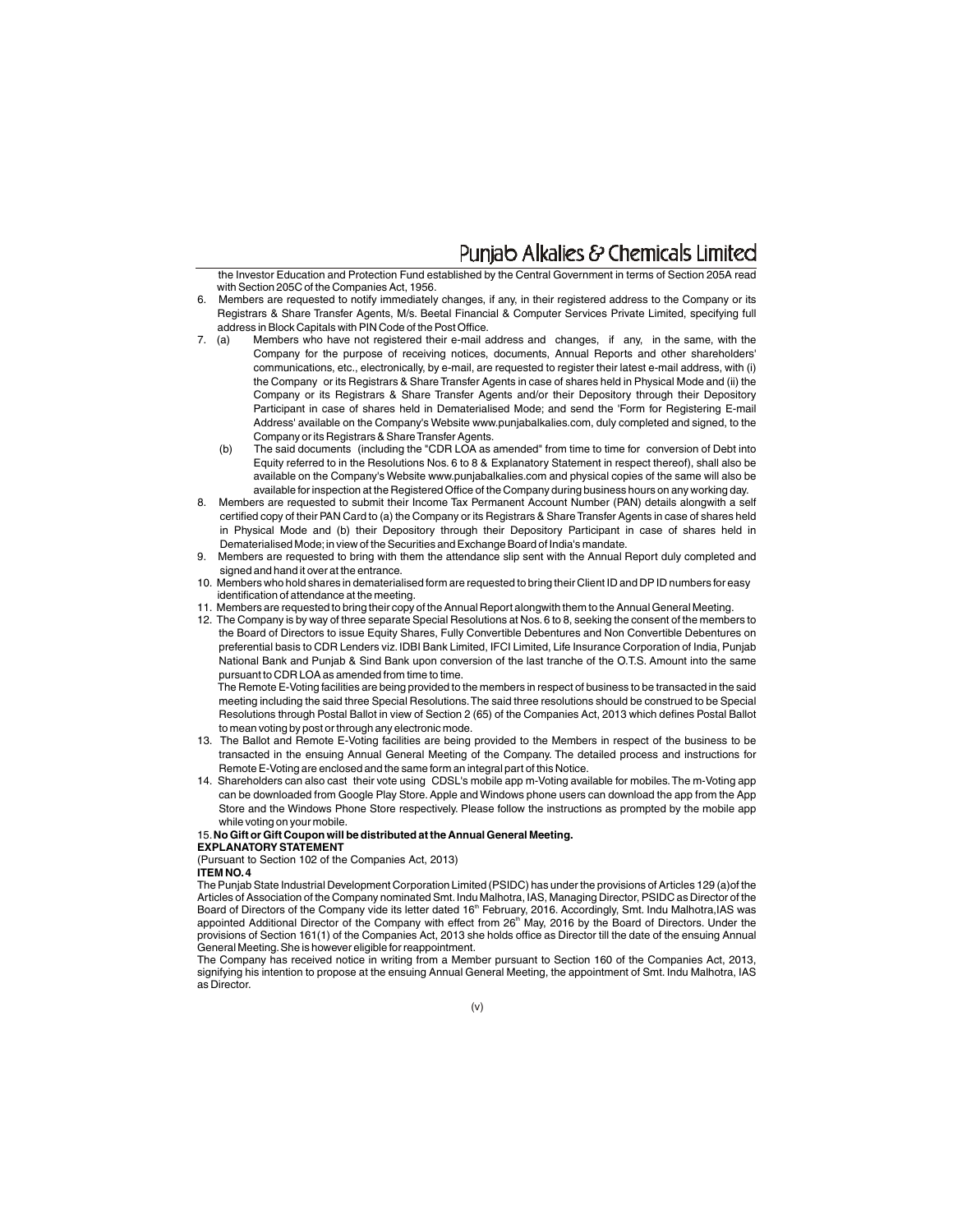## paci

Smt.Indu Malhotra, IAS has given declaration that she is not disqualified from being appointed as Director under Section 164 of the Companies Act, 2013 and has given her consent to act as Director.

The brief Profile of the said Director is given in the Annexure to this Notice.

The Directors recommend the Resolutions for the approval of the members.

None of the Directors, Key Managerial Personnel and their relatives, is in any way, concerned or interested in the Resolution set out at Item No.4 of the Notice excepting Smt.Indu Malhotra, IAS.

#### **ITEM NO.5**

The Board of Directors of the Company, on the recommendation of the Audit Committee, has, subject to the approval of the Shareholders, appointed M/s. J.K. Kabra & Co., Cost Accountants as Cost Auditors of the Company for conducting an audit of the Cost Accounting Records of the Company in respect of Organic and Inorganic Chemicals for the financial year 2016-17 at a remuneration of Rs.22,500/- (Rupees Twenty Two Thousand and Five Hundred only) besides the reimbursement of out of pocket expenses.

The approval of the members is sought for the said appointment and remuneration of M/s. J.K. Kabra & Co., Cost Accountants as Cost Auditors of the Company for conducting an audit of the Cost Accounting Records of the Company in respect of Organic and Inorganic Chemicals for the financial year 2016-17, pursuant to Section 148 and other applicable provisions of the Companies Act, 2013 and the applicable provisions of the Companies (Audit and Auditors) Rules, 2014.

The Directors recommend the Resolution for the approval of the members.

Copies of the relevant documents are available for inspection by the members at the Registered Office of the Company during business hours on any working day and will also be available at the meeting.

None of the Directors, Key Managerial Personnel and their relatives, is in any way, concerned or interested in the Resolution.

#### **ITEM NOS.6 to 8:**

The Corporate Debt Restructuring (CDR) Empowered Group had restructured the debt liabilities of the Company in January, 2003 and had thereafter revised, reworked and modified the same from time to time.

The CDR Empowered Group had approved the proposal of the Company for One Time Settlement (O.T.S.) of the outstanding Term Loans and Non Convertible Debentures and sanctioned Working Capital Facilities as on 1<sup>st</sup> April, 2012 on 100% principal basis with a cut-off date of 15<sup>th</sup> November, 2012. As per the sanctioned OTS Scheme, the Company was to make the payment of final tranche on 1<sup>st</sup> April, 2015. The Company could not make payment of final tranche on due date. At the request of the Company, the CDR Empowered Group has on 29<sup>th</sup> September, 2015, Inter-alia, approved (as amended from time to time) the terms of the said terminal payment i.e. (i) The Outstanding (as on 1<sup>®</sup> April, 2015) amount of terminal payment of OTS amount shall be converted into Equity and Fully Convertible Debentures (FCDs), (ii) Equity Conversion shall be by issuance of fresh equity of 66,05,246 shares as per applicable SEBI norms with a lock-in period of one year from the date of approval, (iii) The balance outstanding terminal OTS payment is to be converted into Fully Convertible Debentures (FCDs) and shall be converted into equity on 1<sup>st</sup> July, 2020, (iv) PACL shall issue Non Convertible Debentures (NCDs) to CDR Lenders to the extent of Mark to Market Loss in respect of fresh Equity issued by PACL; and these FCDs and NCDs shall bear a coupon rate equivalent to Base Rate of IDBI Bank as on cut off date i.e. 10% p.a. payable on the six monthly basis, which was conveyed to the Company vide CDR Letter No.BY.CDR (VB) No. 432/2015-16 dated 29<sup>th</sup> October 2015 as amended by CDR EG on 22<sup>nd</sup> February, 2016 ("CDR LOA as amended")

The Board of Directors at its meetings held on  $9^{\text{th}}$  November, 2015 and 26 $^{\text{th}}$  May, 2016 had approved the said CDR LOA dated 29<sup>th</sup> October, 2015 and the Amendment, respectively (CDR LOA as amended).

Consequent to the aforesaid approval of the CDR Empowered Group, the Company is under an obligation to convert the outstanding (as on 1st April, 2015) amount of terminal payment which is Rs. 42.86 Crore into Equity Shares and Fully Convertible Debentures in the following manner and subject to the terms and conditions as provided under the CDR LOA as amended from time to time:

- a) Issue and Allotment of 66,05,246 Equity Shares of Rs.10/- each at a premium of Rs.12.95 per Share i.e.at a price of Rs. 22.95 per Equity Share which shall cover the 35.37% of the Outstanding Terminal Amount Payment (As on 1<sup>st</sup> April, 2015) and shall be allotted on Proportionate Basis to the CDR Lenders as provided under Resolution No.6.
- b) Issue and Allotment of 27,70,000 Fully Convertible Debentures of Rs. 100/- each at par which shall cover the 64.63% of which outstanding terminal OTS amount payment (As on 1<sup>st</sup> April, 2015), which shall carry the coupon rate equivalent to the base rate IDBI Bank and shall be allotted on proportionate basis to the CDR Lenders as provided under Resolution No.7.
	- 1. The New Equity Shares now being offered shall rank pari passu with the existing Equity Shares of the Company in all respects, save and except that these new Equity Shares will qualify for dividend, if any, only from the date of allotment on pro-rata basis.
	- 2. The Equity shares issued to CDR Lenders shall be in locked- in for a period of one year from the date of Trading Approval.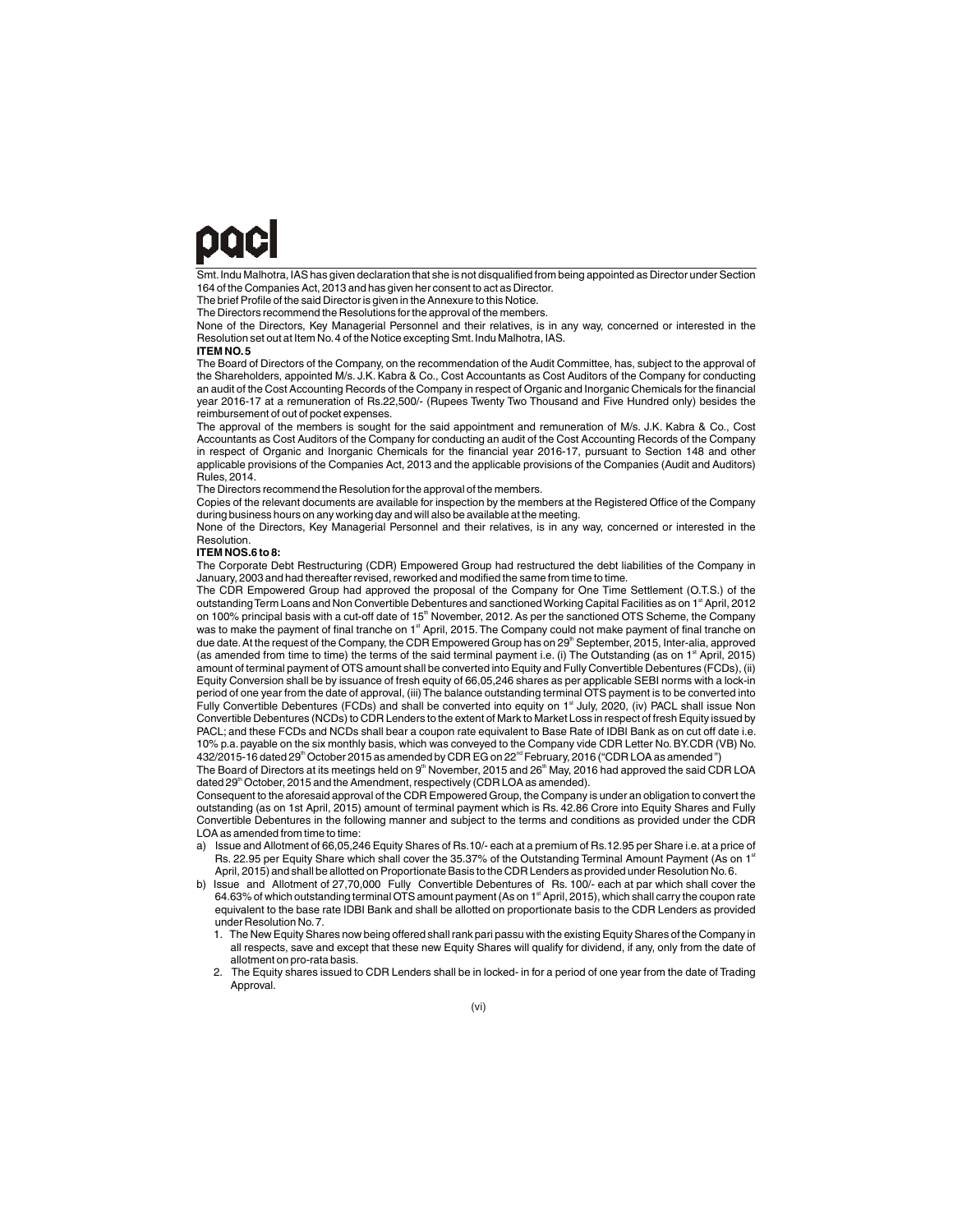### Punjab Alkalies & Chemicals Limited

**The details of the issue and other particulars as required in terms of Regulation 73 (1) of SEBI (ICDR) Regulations,2009 and the relevant Rules under the Companies Act,2013 are as follows:**

- **a) Objects of the Preferential Issue:** The object of the preferential issue is to comply with the Approval of the Corporate Debt Restructuring by allotment of equity shares, FCDs & NCDs of the Company to the CDR Lenders pursuant conversion of outstanding terminal payment into the same as envisaged in the CDR LOA.
- **b) Proposal of the Promoters, directors or key management personnel of the issuer to subscribe to the offer:** None of the promoters, directors or key management persons is either envisaged by CDR LOA or intends to subscribe to the proposed preferential issue of Shares and FCDs.
- **c) Change in control:** The contemplated issue and allotment of Equity shares shall not in any manner result in any change in control or management.

**d) Shareholding Pattern before and after the preferential issue of Equity Shares:**

| S.  | Category of Shareholders     | Pre Allotment |          |         | Post Allotment |          |         |         |         |
|-----|------------------------------|---------------|----------|---------|----------------|----------|---------|---------|---------|
| No. |                              | No.           | οf       | $\%$    | of             | No.      | of      | $\%$    | of      |
|     |                              | Shares        |          | Paid Up |                | Shares   |         |         | Paid Up |
|     |                              |               |          | Capital |                |          |         | Capital |         |
| А   | Promoter & Promoter Group    |               | 9090000  |         | 44.26          |          | 9090000 |         | 33.49   |
| B   | Public Shareholding:         |               |          |         |                |          |         |         |         |
|     | <b>Bodies Corporate</b>      |               | 2362589  |         | 11.50          |          | 2362589 |         | 8.71    |
|     | Financial Institutions/Banks |               | 9400     |         | 0.05           |          | 6614646 |         | 24.37   |
|     | Mutual Funds                 |               | 11700    |         | 0.06           |          | 11700   |         | 0.04    |
|     | <b>NRIs</b>                  |               | 458679   |         | 2.23           |          | 458679  |         | 1.69    |
|     | Foreign Institutional        |               | 3150     |         | 0.02           |          | 3150    |         | 0.01    |
|     | Investors (FIIs)             |               |          |         |                |          |         |         |         |
|     | Overseas Body Corporate      |               | 20000    |         | 0.10           |          | 20000   |         | 0.07    |
|     | Trust                        |               | 15800    |         | 0.07           |          | 15800   |         | 0.06    |
|     | Indian Public                |               | 8564232  |         | 41.71          |          | 8564232 |         | 31.56   |
|     | Total                        |               | 20535550 |         | 100.00         | 27140796 |         | 100.00  |         |

The pre-allotment shareholding has been given on the basis of data available as on August 5, 2016.

As the conversion price of the Fully Convertible Debentures is to be ascertained in accordance with the provisions of SEBI (ICDR) Regulations 2009 and will be ascertained only at a date thirty days prior to the date on which holder of FCDs shall be entitled to apply for conversion of FCDs into equity shares i.e. 1<sup>st</sup> July, 2020, therefore it is not possible to calculate the post issue shareholding pattern after the conversion of FCDs into Equity Shares.

e) **Time within which the preferential issue shall be completed:**The equity shares and FCDS's shall be allotted to the concerned allottees in accordance with and within the time limit specified under the SEBI ICDR Regulations, unless exempted.

f) Identity of the proposed allottees, the percentage of post preferential issue capital that may be held by them and change in control:  **Equity Shares**

| S. No. | Name of Allottees    | No.<br>of   | % of Post    | Amount<br>of  | Total   |
|--------|----------------------|-------------|--------------|---------------|---------|
|        |                      | Shares to   | Preferential | Debt<br>being | Amount  |
|        |                      | be allotted | Issue        | converted     | of Debt |
|        |                      |             | Capital      | in<br>(Rs.    | (Rs. in |
|        |                      |             |              | crores)       | crores) |
| 1.     | <b>IDBI Limited</b>  | 47,10,034   | 17.35        | 10.81         | 30.56   |
| 2.     | <b>IFCI Limited</b>  | 8,19,718    | 3.02         | 1.88          | 5.32    |
| 3.     | Life Insurance       | 4,93,323    | 1.82         | 1.13          | 3.20    |
|        | Corporation of India |             |              |               |         |
| 4.     | Punjab National Bank | 2,95,144    | 1.09         | 0.68          | 1.92    |
| 5.     | Punjab & Sind Bank   | 2,87,027    | 1.06         | 0.66          | 1.86    |
|        | Total                | 66,05,246   | 24.34        | 15.16         | 42.86   |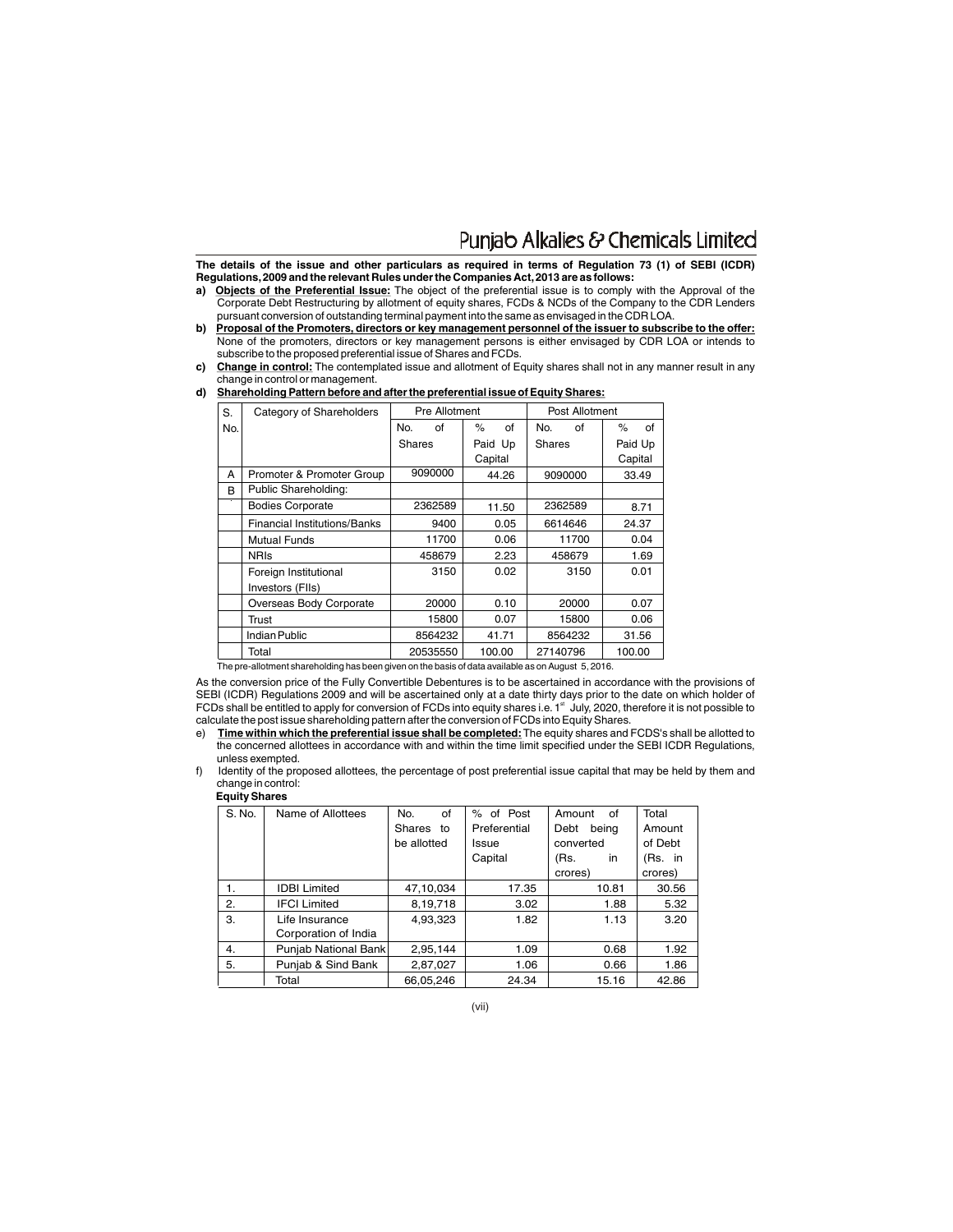## DQC

#### **Fully Convertible Debentures**

| S.No. | Proposed<br>Name<br>of<br>Allottees (CDR Lenders) | No. of Fully<br>Convertible<br>Debentures | <b>Issue Price</b><br>per<br>Debenture<br>(in Rs.) | Amount of<br>Debt being<br>converted<br>(Rs.in crores) | Total<br>Amount<br>of Debt<br>(Rs.in |
|-------|---------------------------------------------------|-------------------------------------------|----------------------------------------------------|--------------------------------------------------------|--------------------------------------|
|       |                                                   |                                           |                                                    |                                                        | crores)                              |
| 1.    | <b>IDBI Limited</b>                               | 19,75,000                                 | 100                                                | 19.75                                                  | 30.56                                |
| 2.    | <b>IFCI Limited</b>                               | 3,44,000                                  | 100                                                | 3.44                                                   | 5.32                                 |
| 3.    | Life Insurance<br>Corporation of India            | 2,07,000                                  | 100                                                | 2.07                                                   | 3.20                                 |
| 4.    | Punjab National Bank                              | 1,24,000                                  | 100                                                | 1.24                                                   | 1.92                                 |
| 5.    | Punjab & Sind Bank                                | 1.20.000                                  | 100                                                | 1.20                                                   | 1.86                                 |
|       | Total                                             | 27,70,000                                 |                                                    | 27.70                                                  | 42.86                                |

The above does not envisage a change in control.

**g) Certificate from Statutory Auditors:** M/s. S.Tandon & Associates, Chartered Accountants and M/s. A.K. Sood & Associates, Chartered Accountants, have certified that the issue of Equity Share & Fully Convertible Debentures is being made in accordance with provision of SEBI ICDR Regulations. A copy of the said certificate is open for inspection by the members at the Registered Office of the Company during business hours on any working day and will also be available at the meeting.

#### **Relevant Date & Pricing:**

- (i) As per the terms of the approval of the CDR, conversion of Outstanding Terminal Payment into equity shares shall be at Rs.22.95 per share.
- The Minimum Share Price as per the SEBI Price Formula with the Relevant Date as 30<sup>th</sup> August, 2016 i.e. the date thirty days prior to the date on which the meeting of shareholders is held to consider the proposed preferential issue In terms of Regulations 71 of SEBI ICDR Regulations in case of preferential issue of equity shares is Rs.15.65 per share.
- (iii) The Minimum Share Price as per SEBI Pricing Formula with the relevant date as 29.09.2015 i.e.the date of approval of the approval of the Corporate Debt Restructuring Cell Empowered Group, is Rs.19.09 per share.
- (iv) The price at which shares are proposed to be issued i.e. Rs. 22.95 per share is higher than the minimum prices indicated at (ii) & (iii) and therefore, the said price is in consonance with the SEBI (ICDR) Regulations.
- (v) The Conversion Price of the Fully Convertible Debentures is to be ascertained in accordance with the provisions of SEBI (ICDR) Regulations 2009 and will be ascertained only at a date thirty days prior to the date on which holder of FCDs shall be entitled to apply for conversion of FCDs into equity shares i.e 1<sup>st</sup> July, 2020.
- **a) LOCK-IN PERIOD:** The Equity Securities allotted to the CDR Lenders shall be locked in for a period of 1 (one) year as per the provisions of ICDR Regulations.

Fully Convertible Debentures will be converted into Equity Shares on 1<sup>st</sup> July, 2020 and Equity Share allotted to the CDR Lenders upon conversion shall be locked in for a period of 1 (one) year as per the provisions of ICDR Regulations.

In terms of the "CDR LOA as amended" from time to time, the Company is also required to issue 4,06,000 Non Convertible Debentures of Rs.100/- each at par to CDR lenders to the extent of Mark to Market loss in respect of Fresh Equity issued by the Company and these NCDs shall bear a coupon rate equivalent to the base rate of IDBI Bank i.e. 10% and shall be repaid from 1<sup>st</sup> July, 2020 in 6 equal monthly installments.

Copies of all the relevant documents including "CDR LOA as amended" from time to time as referred to in the Resolution Nos. 6 to 8 and Explanatory Statement shall be available on the Company's Website www.punjabalkalies.com and physical copies of the same will also be available for inspection by the members at the Registered Office of the Company during business hours on any working day and will also be available at the meeting.

 The Remote E-Voting facilities are being provided to the members in respect of business to be transacted in the said meeting including the said three Special Resolutions.The said three resolutions should be construed to be Special Resolutions through Postal Ballot in view of Section 2 (65) of the Companies Act, 2013 which defines Postal Ballot to mean voting by post or through any electronic mode.

Your Directors recommend the Special Resolutions as set out at Item Nos.6 to 8 for your approval.

None of the Directors and Key Managerial Personnel or their relatives is concerned in any way or interested in any manner in the aforesaid Resolutions.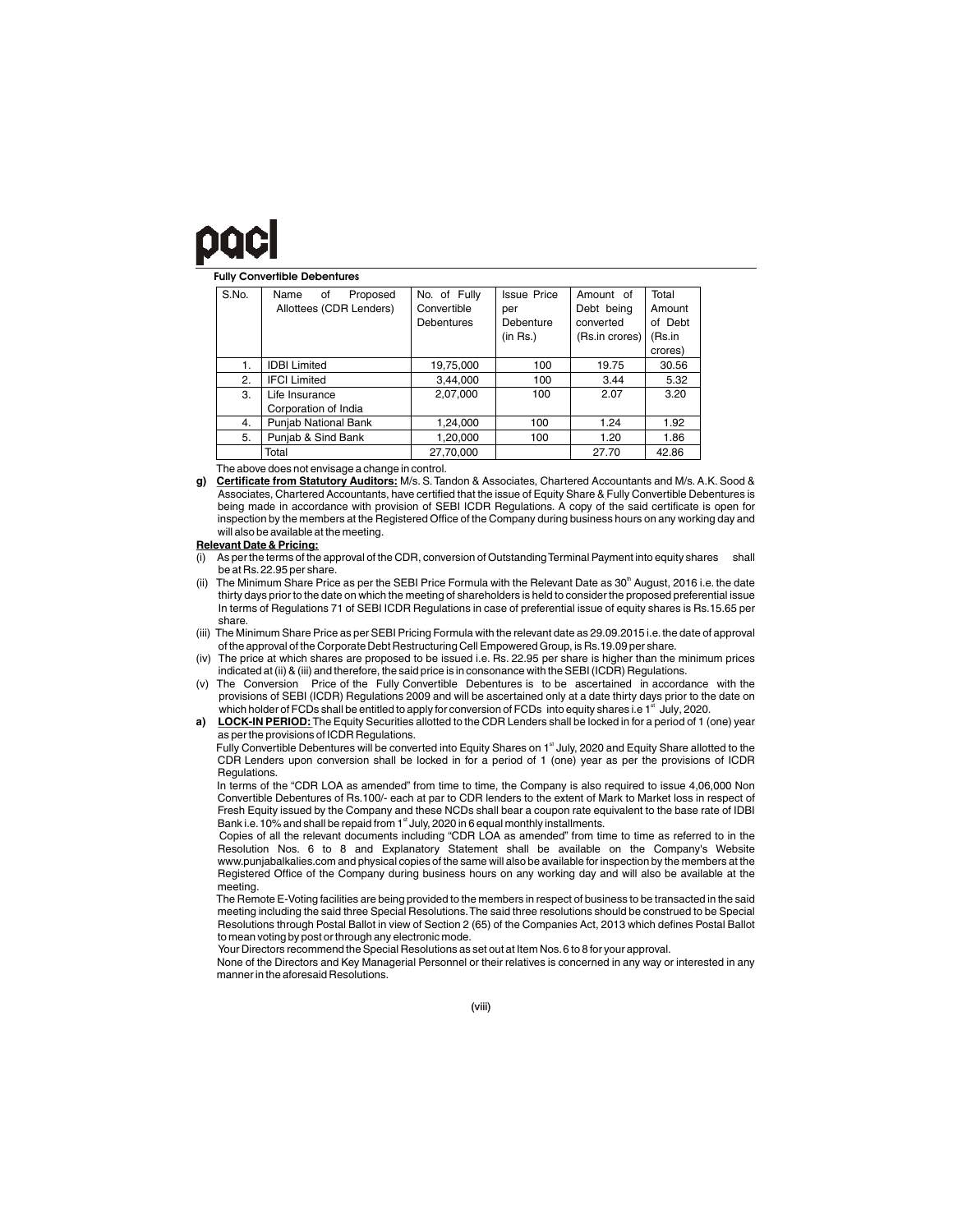### Punjab Alkalies & Chemicals Limited

#### **ITEM NO.9**

The Convertible Debentures and /or Non-Convertible Debentures proposed to be issued by the Company will have to be secured by a mortgage charge on the immovable and moveable properties of the Company, both present and future, as may be decided at the time of issue, in favour of the Debenture holders and/ or Debenture Trustees and/or their Agents. Section 180(1) (a) of the Companies Act, 2013 provides, inter-alia, that the Board of Directors of a public company shall not, without the consent of such public company in general meeting, sell, lease or otherwise dispose of the whole, or substantially the whole of the undertaking of the company, or where the company owns more than one undertaking of the whole, or substantially the whole, of such undertaking.

Since the mortgaging/ charging by the Company of its immovable and moveable properties in favour of the Debenture holders and/ or Debenture Trustees may be regarded as disposal of the Company's properties/undertakings, it is necessary for the members to pass a resolution under Section 180(1) (a) of the Companies Act, 2013 before creation of said mortgage/charges.

The Directors recommend the Special Resolution for the approval of the members.

None of the Directors and Key Managerial Personnel or their relatives is concerned in any way or interested in any manner in the aforesaid Resolution.

By Order of the Board of Directors<br>Sd/-

Registered Office:<br>S.C.O.125-127, S.C.O.125-127, C.O.125-127, C.O.125-127, C.O.125-127, C.O.125-127, C.O.125-127, C.O.125-127, C.O.125-127, C.O.125-127, C.O.125-127, C.O.125-127, C.O.125-127, C.O.125-127, C.O.125-127, C.O.125-127, C.O.125-127, C.O.125-127, Sector 17-B, Company Secretary & Chandigarh-160 017 Sr.Gen.Manager (Co.Affairs) CIN:L24119CH1975PLC003607 Dated: August 31, 2016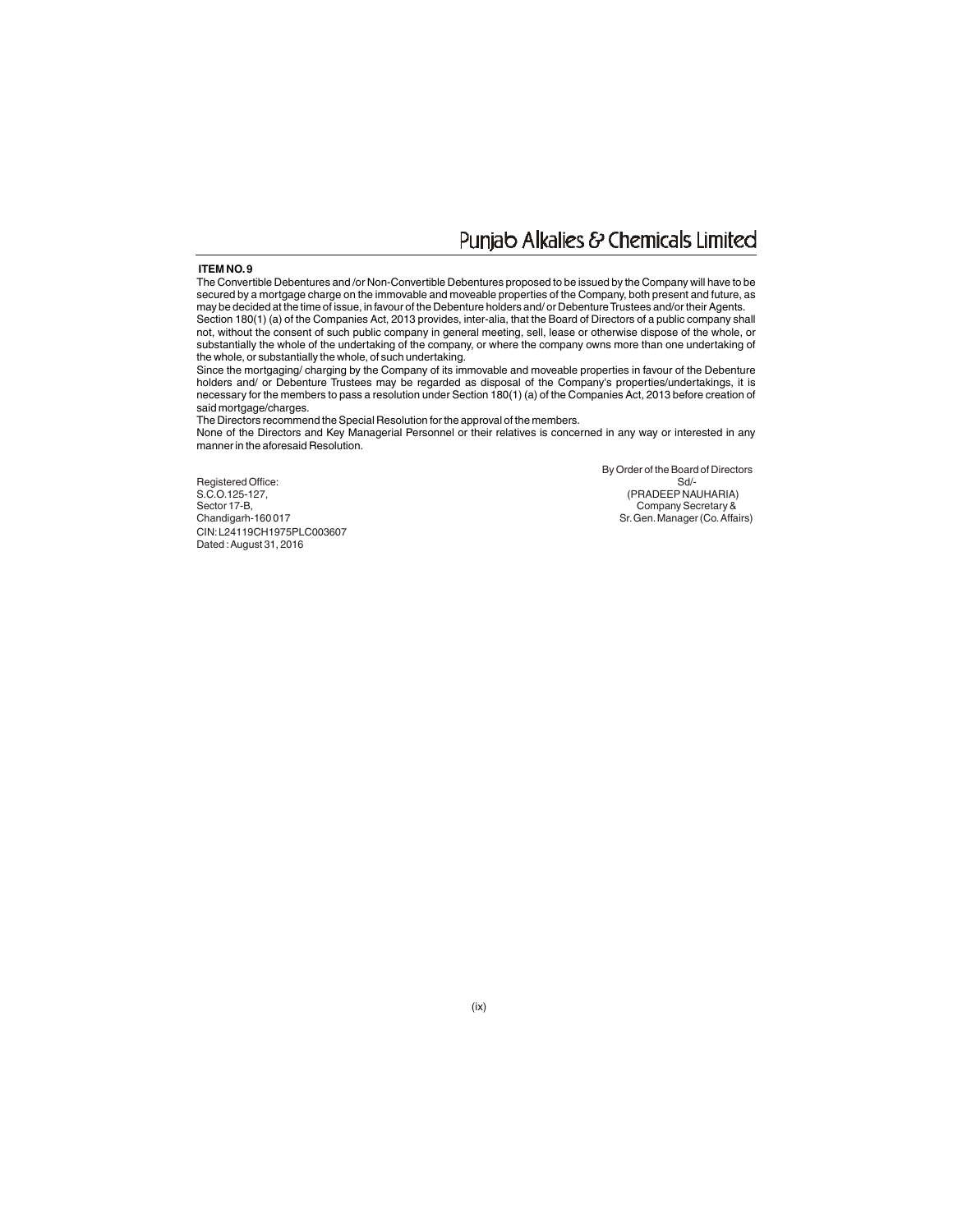# pacl

Details of the Directors proposed to be appointed/re-appointed at the 41<sup>st</sup> Annual General Meeting on 29<sup>st</sup>September, 2016<br>(Pursuant to SEBI (Listing Obligations & Disclosure Requirements) Regulations, 2015) Details of the Directors proposed to be appointed/re-appointed at the 41<sup>st</sup> Annual General Meeting on 29<sup>th</sup> September, 2016 (Pursuant to SEBI (Listing Obligations & Disclosure Requirements) Regulations, 2015)

| Name of the Director                                                                                               | Shri Anirudh Tewari, IAS,<br>Chairman & Director                                                                                                                                                                                                                                                                                               | Smt. Indu Malhotra, IAS,<br>Director                                                                                                                                                                                                                        |
|--------------------------------------------------------------------------------------------------------------------|------------------------------------------------------------------------------------------------------------------------------------------------------------------------------------------------------------------------------------------------------------------------------------------------------------------------------------------------|-------------------------------------------------------------------------------------------------------------------------------------------------------------------------------------------------------------------------------------------------------------|
| Date of Birth                                                                                                      | 2 <sup>nd</sup> April, 1967                                                                                                                                                                                                                                                                                                                    | 29th September, 1963                                                                                                                                                                                                                                        |
| Date of Appointment                                                                                                | 18 <sup>th</sup> May, 2015                                                                                                                                                                                                                                                                                                                     | 26 <sup>th</sup> May, 2016                                                                                                                                                                                                                                  |
| Qualifications                                                                                                     | Masters in International Development Policy<br>B.E. (Electronics), M.A. (Economics)                                                                                                                                                                                                                                                            | M.Sc.(Zoology), M.Phil., Ph.D.                                                                                                                                                                                                                              |
| Expertise in specific<br>functional areas                                                                          | General Management and Administration<br>Indian Administrative Service Officer-                                                                                                                                                                                                                                                                | General Management and Administration<br>Indian Administrative Service Officer-                                                                                                                                                                             |
| Companies as on 12 <sup>th</sup><br>Directorships of other<br>August, 2016                                         | Punjab State Industrial Development Corporation<br>Punjab Small Industries and Export Corporation<br>Warehousing<br>Punjab Information & Communication Technology<br>∞<br>Chairman & Director<br>Punjab Communications Limited<br>Container<br>Punjab Genco Limited<br>Corporation Limited<br>State<br>Punjab<br>Director<br>Limited<br>imited | Punjab Small Industries and Export Corporation<br>Punjab State Industrial Development Corporation<br>Patiala City Local Bus Services Limited<br>Indian Acrylics Limited<br>Chairman & Director<br><b>Managing Director</b><br>Director<br>imited<br>Limited |
| Chairmanships/Memberships<br>Board of Companies as on<br>of the Committees of the<br>12 <sup>th</sup> August, 2016 | Corporation Limited                                                                                                                                                                                                                                                                                                                            |                                                                                                                                                                                                                                                             |
| Number of Equity Shares of<br>the Company held                                                                     | Ξ                                                                                                                                                                                                                                                                                                                                              | ž                                                                                                                                                                                                                                                           |